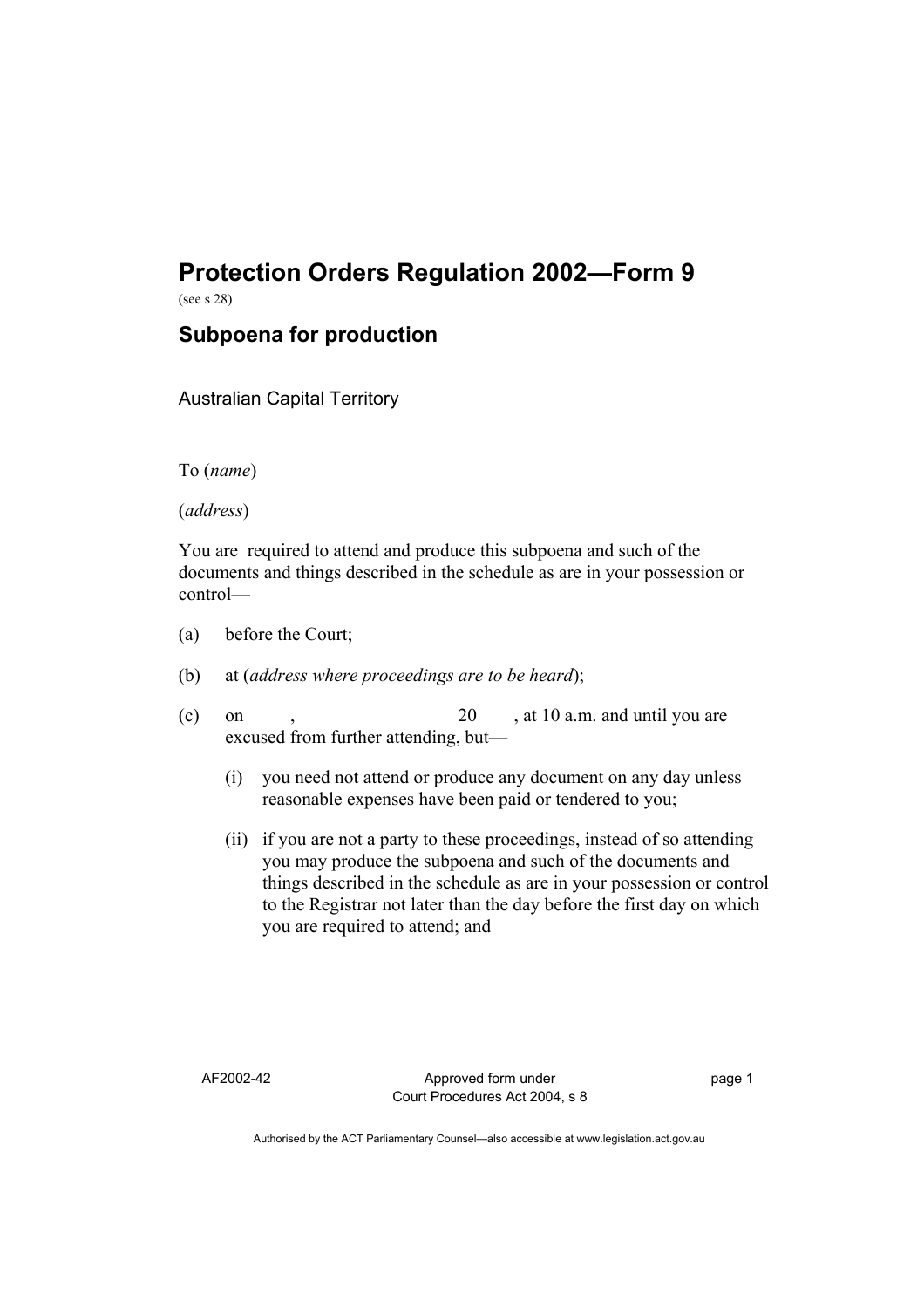#### **SCHEDULE**

#### (*description*)

Dated 20 .

Registrar

NOTE: If you do not comply with this subpoena you may be arrested and brought before the Court.

Issued at the request of (*name, address and telephone number*), the applicant's legal practitioner (*or as the case may be*).

Authorised by the ACT Parliamentary Counsel—also accessible at www.legislation.act.gov.au